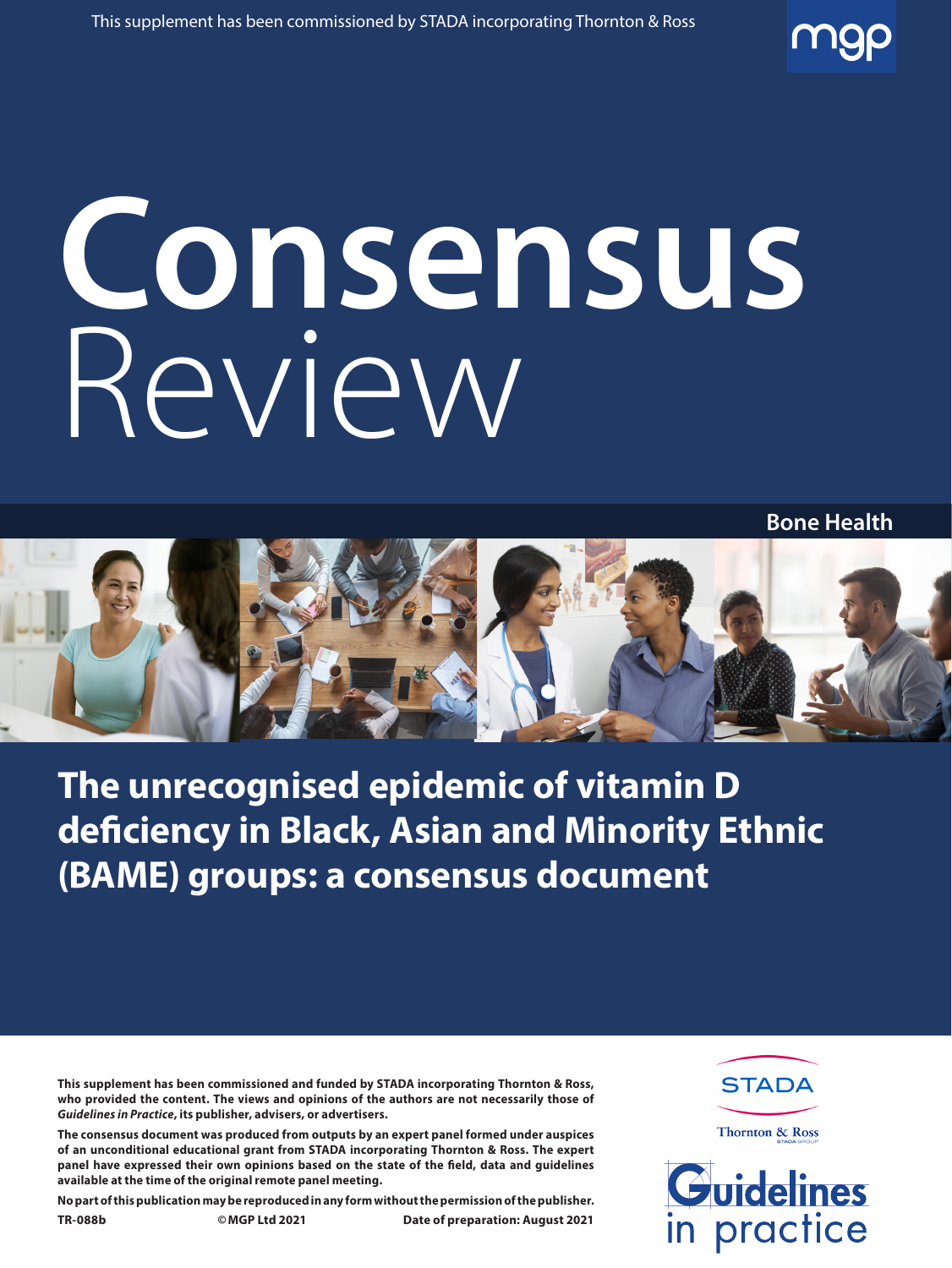# **The unrecognised epidemic of vitamin D deficiency in Black, Asian and Minority Ethnic (BAME) groups: a consensus document**

#### **Expert panel:**

- **• Dr Brian Curwain BPharm, PhD, FRPharmS, Independent Consultant to NHS and pharmaceutical industry**
- **• Prof T Sathyapalan MD, FACP, FRCP, Honorary Consultant Endocrinologist, Academic Diabetes, Endocrinology and Metabolism, Hull York Medical School, University of Hull & Hull University Teaching Hospitals NHS Trust**
- **• Dr Mashood Siddiqi MBBS, MD, FRCP(I), Consultant Physician in Metabolic Bone Disease, Liverpool University Hospitals NHS Foundations Trust**
- **• Mr Amit Sinha MS, MCh, FRCSG, FRCS, Consultant Orthopaedic Surgeon**
- **• Dr Suma Uday MBBS, MRCPCH, MMedSci, Consultant Paediatric Endocrinologist Birmingham Women's and Children's Hospital, Institute of Metabolism and Systems Research, University of Birmingham**

# **Preface**

# **Why BAME groups and why now?**

In October 2020, a group of experts came together for a remote<br>panel discussion to consider current knowledge on vitamin D<br>and bane health vithin Black, Asian and Minerity Ethnic n October 2020, a group of experts came together for a remote and bone health within Black, Asian and Minority Ethnic (BAME) groups. Agreeing on the importance of vitamin D deficiency and insufficiency in these groups, our objectives were to provide an up-to-date synthesis of current evidence and knowledge. However, we wanted to go beyond defining the problem and provide a consensus on recommended actions to be taken to tackle low vitamin D status and related bone health consequences in those from BAME backgrounds.

We believe there has been a lack of urgency regarding the known health consequences of vitamin D deficiency and insufficiency in BAME populations. Although the high prevalence of both deficiency and its musculoskeletal consequences in these groups have been recognised for several years, it has taken the recent global pandemic and resulting restrictions on outdoor activity, as well as higher mortality due to COVID-19 in these groups, to bring the topic into focus. With COVID-19 drawing wider attention to the effects of lockdown and health inequalities based on ethnicity, alongside an expanding body of research on bone health and vitamin D, it seems like a propitious time to re-evaluate the evidence and move from discussion to action.

# **Disclaimer**

This consensus document was produced from outputs by an expert panel formed under auspices of an unconditional educational grant from STADA incorporating Thornton & Ross. The expert panel have expressed their own opinions based on the state of the field, data and guidelines available at the time of the original remote panel meeting. There are currently no prescription vitamin D products indicated outside of prevention or treatment of vitamin D deficiency/insufficiency or as an adjunct to specific osteoporosis therapy in vitamin D deficient patients or those at risk of insufficiency. The value of vitamin D products in other settings is unproven at present. Use in other settings is off-label and at the discretion of the healthcare professional.

# **Background**

Vitamin D is essential for musculoskeletal health and several significant health consequences are associated with a deficiency, including rickets in children and osteomalacia in adults.<sup>1-4</sup> Moreover, increasing evidence supports a possible role of vitamin D in various non-musculoskeletal outcomes, such as respiratory health, immune modulation, infectious diseases, cancer and cardiovascular health.3,5

Despite the known health consequences, vitamin D insufficiency and deficiency are common<sup>1,5,6</sup> and particularly prevalent in certain high risk groups, including BAME populations.7–10 For this reason, some authors have referred to the high rates of vitamin D deficiency among the general population as a 'crisis', and among BAME groups as an 'unrecognised epidemic'.8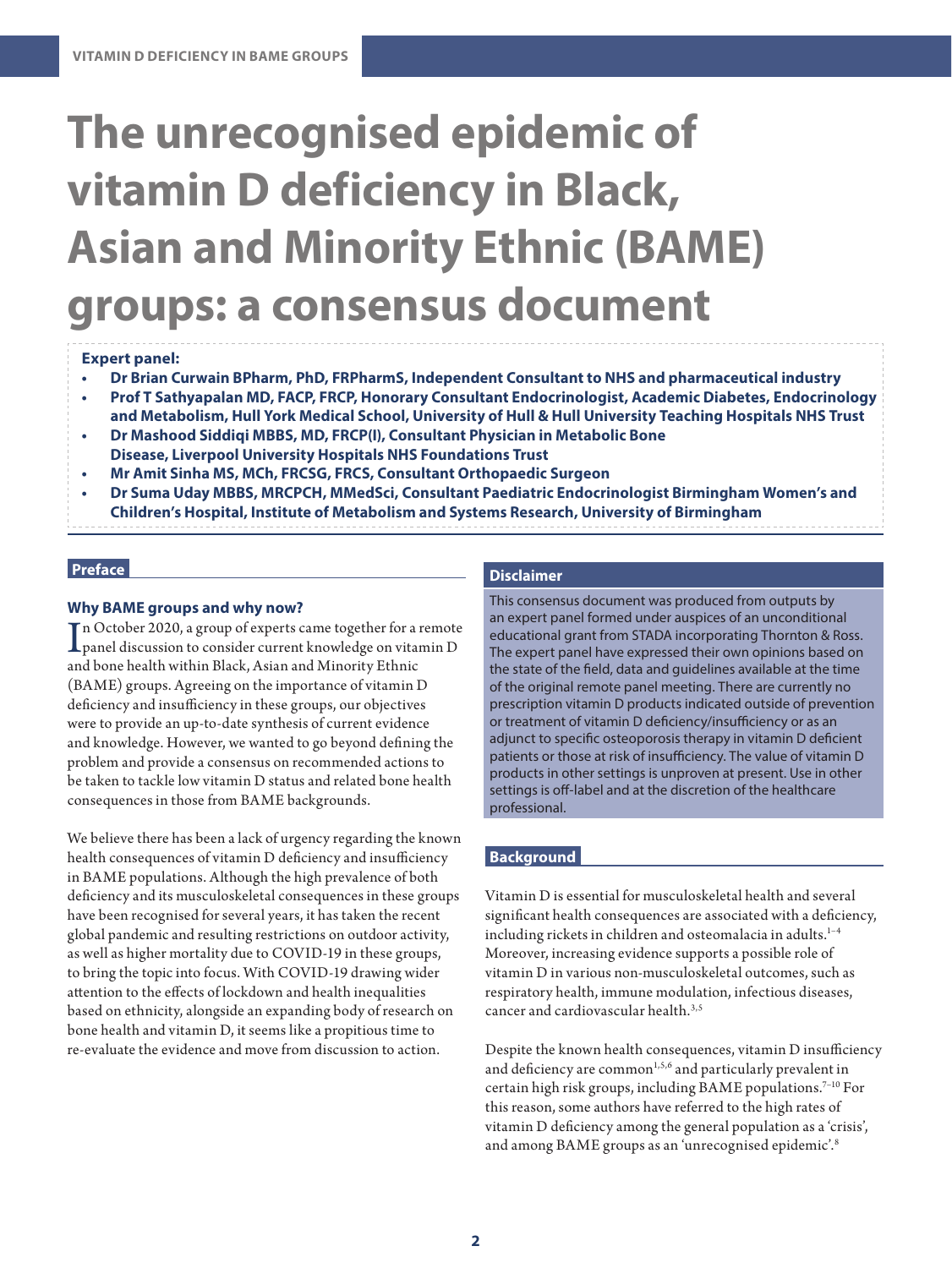# **Prevalence of vitamin D insufficiency and deficiency among BAME groups**

Vitamin D insufficiency and deficiency are common worldwide. $9,10$  In the UK, low vitamin D status (<50 nmol/L) is estimated to affect 29% of adults aged 19 to 64 years and 27% of those over 65 during the winter months.<sup>11</sup> Among BAME groups in the UK, studies have reported even higher rates than among general population samples that comprise a majority Caucasian group. Rates of 55% with deficiency and 92% with insufficiency have been reported in South Asians, $^{\text{8}}$  43–66% with deficiency in a mixed ethnic minority group,<sup>12</sup> and 47–64% with deficiency in pregnant women from BAME groups living in London.<sup>13</sup>

While prevalence estimates vary depending on study location and specific ethnicities sampled, most authors agree there are significantly high rates of vitamin D deficiency in BAME groups, and it appears these are higher than among Caucasians living in the same communities.7 Moreover, deficiency and insufficiency of vitamin D may lack seasonality in these groups, with evidence supporting year-round deficiency in UK South Asians, irrespective of available dietary and UV sources of vitamin D.<sup>14,15</sup>

#### **Vitamin D synthesis: all things are not made equal**

People from BAME backgrounds are subject to increased risk of vitamin D insufficiency and deficiency for several reasons and may be affected by multiple overlapping risk factors.

#### Insufficient sun exposure

Vitamin D is synthesised in the skin when it is exposed to UVBcontaining sunlight.<sup>1</sup> However, due to the high latitude of the UK, UVB sunlight is not available during the winter months (roughly October to April).16,17 During these months, there is an increased risk of low vitamin D status for the whole population.

However, those from BAME groups may have lower production of vitamin D in the skin due to reduced skin exposure to UVB as a result of cultural dress and sun avoidance.<sup>18,19</sup> Indeed, comparisons of veiled and partly veiled women, within the same culture, have shown lower vitamin D levels in the former.<sup>20,21</sup> Moreover, due to absorption of UVB radiation by melanin, darker skin requires greater exposure than fair skin to synthesise the same amount of vitamin D.<sup>1,11,13,15</sup>

As such, individuals from BAME groups are unlikely to synthesise sufficient vitamin D from sun exposure in the UK and guidelines for safe sun exposure to ensure adequate production of vitamin D may not be appropriate for those with darker skin.

## Need for sources other than diet

Evidence suggests that in some BAME groups, for example South Asians living in western countries, low intake of dietary sources of vitamin D play a role in their vulnerability to

vitamin D deficiency and insufficiency.8,22 Furthermore, vegan and vegetarian diets, particularly among Indian populations, may limit dietary sources of the vitamin.23 Regardless of a person's ethnicity or culture, gaining adequate vitamin D from dietary sources is very difficult without the consumption of fortified foods.<sup>22</sup>

Nonetheless, evidence suggesting that dietary intake of vitamin D is even lower in some BAME groups, such as South Asians, compared with the UK national average, suggests the need for other sources of the vitamin.<sup>22</sup>

#### High rates of obesity

Rates of obesity are high among some BAME groups – an analysis of the UK Biobank cohort (n=6433) suggested rates of overweight and obesity (BMI>25) of 60–75% among South Asians.<sup>6</sup> Higher BMI increases the risk of lower plasma 25OHD levels (a proxy of vitamin D status), potentially due to sequestering in adipose tissue or higher fluid volumes in a larger body.<sup>22</sup>

#### Other at-risk groups and risk factors

Other risk factors such as age are important. Those over 65 are an at-risk group for vitamin D deficiency and within this age group, individuals with vitamin D deficiency are subsequently at risk of bone loss, muscle weakness, falls and fractures.<sup>2,3,24</sup> With increased age, skin thins and becomes less efficient at producing vitamin D through sun exposure than the skin of younger adults.25,26

Pregnant and breastfeeding women are also an at-risk group, with a number of possible negative consequences for both mother and baby.13 These include infantile rickets, poor foetal growth, neonatal hypocalcaemia, gestational diabetes and preeclampsia.13 In the UK, vitamin D deficiency during pregnancy is seen at much higher rates among BAME women (47–64%) compared with Caucasian women  $(13%)$ .<sup>27</sup> The risk of vitamin D deficiency also increases in women with multiple pregnancies.

From this research, it is clear that BAME individuals may have overlapping risk groups and risk factors that further compound their already high risk of vitamin D deficiency or insufficiency.

# **Health inequalities: the consequences of vitamin D deficiency and insufficiency among BAME groups**

The differences between ethnicities in vulnerability to and prevalence of vitamin D deficiency and insufficiency, and its consequences, are related to several health inequalities. Such inequalities have been brought into sharper relief during the COVID-19 pandemic.

With mounting evidence showing that individuals from ethnic minorities have been harder hit by the SARS-CoV-2 virus and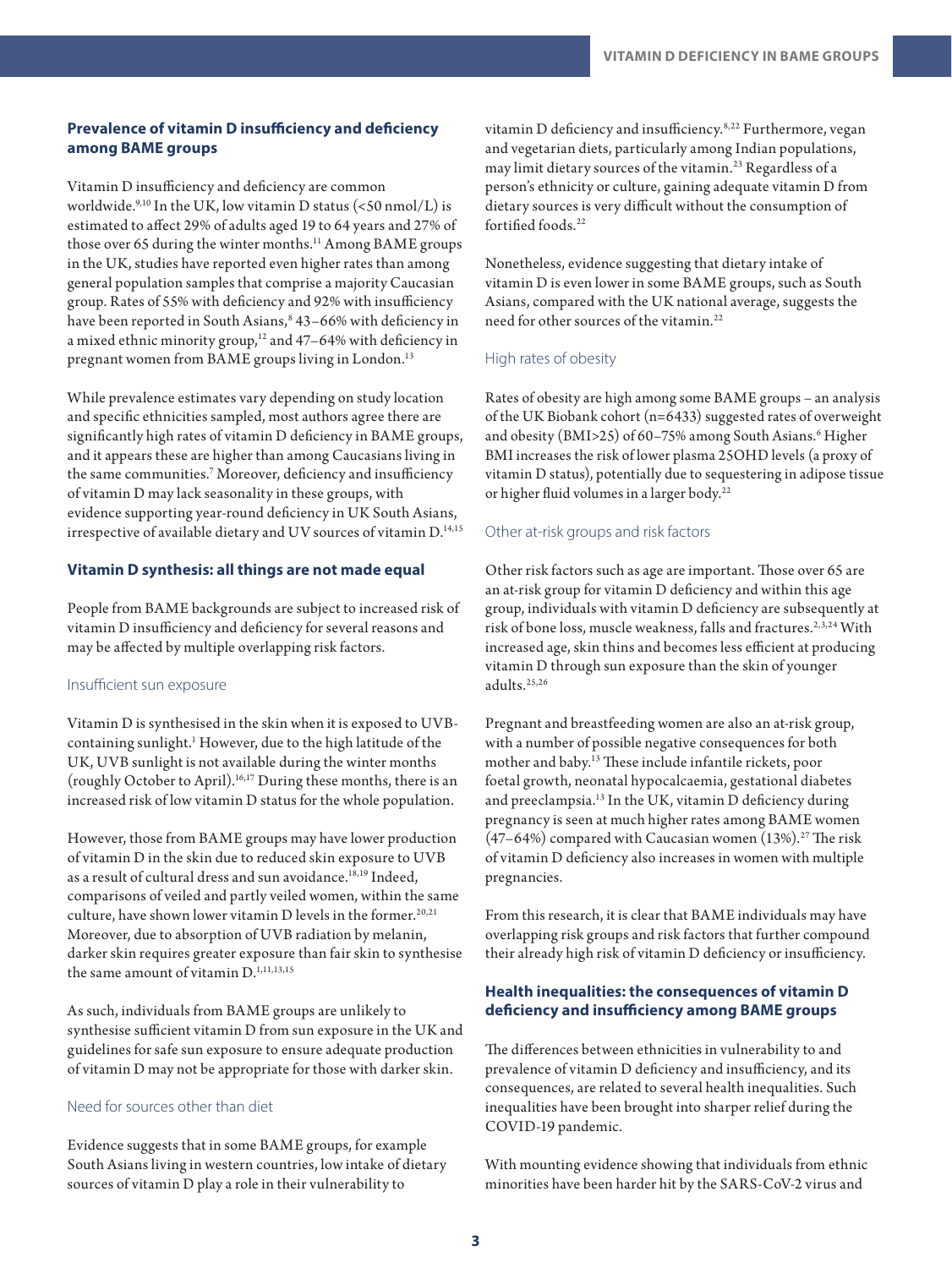its associated disease COVID-19,28–31 vitamin D status has been proposed as one possible cause of this vulnerability.<sup>32-39</sup> While recent rapid reviews by the National Institute for Clinical Excellence (NICE)40 and the Scientific Advisory Committee on Nutrition (SACN)<sup>41</sup> reported insufficient evidence for a protective effect of vitamin D treatment in respiratory infections or COVID-19, research is ongoing.

Regardless of the final conclusions, the effects of lockdown on vitamin D status have brought the importance of lower vitamin D status in BAME populations to the forefront of minds in the medical community, as well as the wider general public. It is well documented that vitamin D plays a role in bone health and evidence suggests adverse health outcomes associated with vitamin D deficiency are more prevalent among BAME individuals.

# Hypocalcaemic complications and rickets

Hypocalcaemia can result from vitamin D deficiency and can lead to a variety of complications in infants, including poor feeding, seizures, breathlessness due to heart failure and rarely, death.42,43 Recent data suggest that nearly half of BAME newborns are vitamin D deficient (regardless of the time of year they were born), placing them at risk of hypocalcaemic complications. Moreover, rates of hypocalcaemic complications appear to have increased, with the vast majority of cases in individuals from BAME backgrounds.44,45

There has also been a resurgence in nutritional rickets worldwide, with incidence rising globally, resulting from vitamin D deficiency and the related hypocalcaemia.45–47 This has also been seen in the UK, where hospitalisation rates for rickets were higher in the 2010s than in previous recent decades.<sup>48</sup> Studies showing increasing rates of rickets in the UK indicate that BAME groups are most susceptible, making up the vast majority of cases.46

# Osteoporosis and age-related fragility fracture

The incidence of osteoporosis and age-related fragility fracture also vary by ethnicity both between and within countries.<sup>49</sup> While osteoporosis has been considered a disorder mostly affecting postmenopausal white women, there are several factors that affect risk including bone mass density (BMD), body size, bone size etc.50 While Black populations may be at lower risk of osteoporosis and age-related fragility than other ethnic groups, due to the protective effects of higher BMD, Asian populations may be at higher risk due to lower BMD.<sup>51</sup> These differences further support the need for targeted bone health relevant interventions based on ethnicity.

# Other non-musculoskeletal outcomes

Vitamin D deficiency has been associated with a number of nonmusculoskeletal outcomes, including type II diabetes, rates of which are high among some BAME groups.<sup>52-54</sup> However, these associations are yet to be fully elucidated.

As stated above, there have also been associations reported between vitamin D status and respiratory health outcomes, most recently COVID-19. These proposed associations are based on plausible biological mechanisms by which vitamin D could influence COVID-19.<sup>55,56</sup> Evidence for a protective role of vitamin D preparations<sup>[A]</sup> against acute respiratory illness more generally remains insufficient $40,41$  but there is growing interest and ongoing randomised controlled trials that aim to produce more robust evidence.

While evidence continues to be sought, any possible beneficial effect of vitamin D on non-musculoskeletal health in BAME groups will be an added bonus in addition to protection of bone health in this high-risk group.<sup>58</sup>

The importance of vitamin D during the pandemic has been recognised by Public Health England (PHE) recommendations, which were updated to advise that the whole UK population take a vitamin D preparation (400 IU (10  $\mu$ g) daily) throughout the year, and free supplies of the vitamin have been provided to the extremely vulnerable.<sup>59,60</sup> This was based primarily on the potential effect of isolation and limited movement, making it even less likely that people would get enough sun exposure to synthesise sufficient vitamin D.<sup>61</sup>

With the documented high prevalence of vitamin D deficiency and its consequences among BAME groups, compounded by the more recent effects of isolation and limited movement during the pandemic, it is likely the majority of BAME individuals have insufficient vitamin D levels. However, PHE guidelines did not highlight BAME groups as a particular high-risk group or provide any specific recommendations based on ethnicity. This is problematic for several reasons.

Failing to consider individuals in groups at risk of vitamin D deficiency (for example those from BAME groups), overlooks the fact that many such individuals already have vitamin D insufficiency or deficiency. Therefore, the recommended preventative dose of 400 IU (10 μg) a day will be insufficient to improve their vitamin D status and a prescribed vitamin D preparation at a licensed dose (800 IU [20 μg] or higher) would be more appropriate. Such doses have already been proposed elsewhere, as an approach to support immune and bone health.<sup>62</sup> Indeed, Griffin et al. suggest mandated prescriptions for individuals in care homes, prisons and other institutions as it is likely they spent much of the summer indoors.<sup>62</sup>

[A] NB: In this manuscript, we follow the terminology used by Wan et al.,<sup>57</sup> with the term 'preparation' used to refer to licensed vitamin D formulations that contain cholecalciferol. 'Supplement' is used where unlicensed products are mentioned, the contents of which are more variable and unregulated (see section *Sources of vitamin D* below).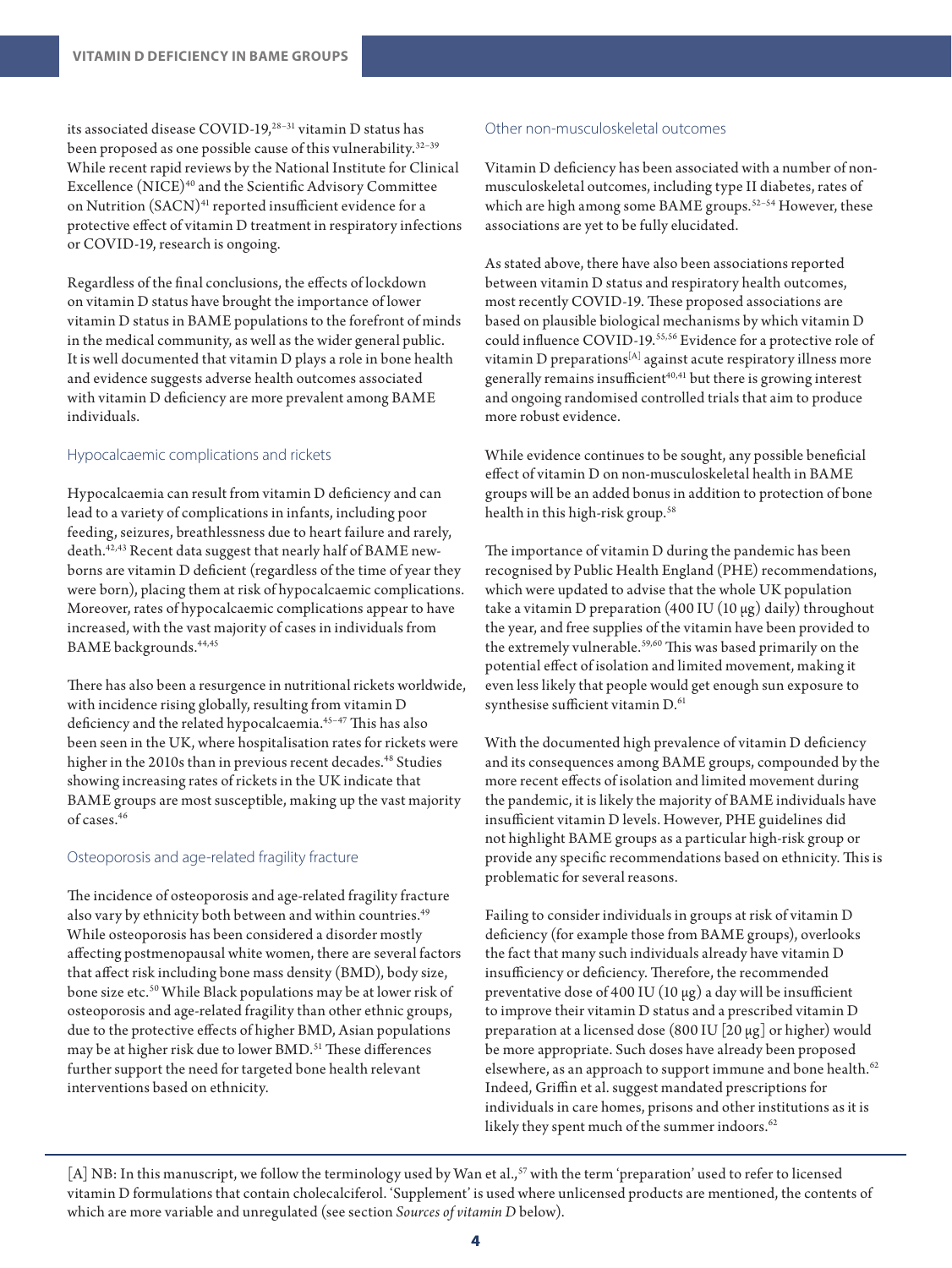# **Guidelines for vitamin D intake: one size does not fit all**

In the UK, immigration of individuals from regions such as South Asia, Africa and the Middle East have likely played a role in the resurgence of bone health conditions related to vitamin D deficiency.<sup>46</sup> Of course, there are other contributory factors the UK appears to have a higher rate of vitamin D deficiency compared with other high latitude countries even after accounting for ethnicity.63 Factors such as a lack of mandatory food fortification and low adherence to infant vitamin D supplementation play a role.<sup>45</sup>

Nonetheless, in a broader sense, the predominance of musculoskeletal disease resulting from vitamin D deficiency among infants and adults from BAME groups highlights how the UK has failed to adapt public health policy to its increasing ethnic and cultural diversity.<sup>46</sup> This is resulting in disparate disease risk and health outcomes, with potentially devastating consequences for BAME individuals.

#### Failing to recognise specific groups

Current SACN guidelines<sup>2</sup> recommend a daily dose of 400 IU (10 μg) to all UK adults, without consideration of ethnicity or other risk factors. Given the specific needs of the BAME groups discussed above, this is likely to be inadequate, especially with current lockdowns further exacerbating low vitamin D levels in high risk groups. Moreover, skin pigmentation coupled with inadequate skin exposure to UVB-containing sunlight means BAME individuals are more dependent on dietary sources of vitamin D, whether as food or a vitamin D preparation.<sup>64</sup>

Similarly, while NICE provide guidelines for prevention in "specific population groups"65 and highlight those most at risk, they do not specify guidelines for diagnosis, prevention or treatment of vitamin D deficiency in BAME groups specifically.<sup>4</sup> Instead, these groups are subsumed within all at-risk groups with a call for further evidence regarding the effectiveness and costeffectiveness of interventions to increase vitamin D in at-risk groups. NICE is not alone in failing to provide ethnicity-specific guidelines (see Table 1).

PHE also fail to treat pregnant women as high risk even though evidence suggests a need for higher dose vitamin D in pregnancy regardless of ethnicity.64 Currently, NICE, SACN and PHE do not distinguish between white and BAME pregnant women in their recommendations, but the Royal College of Obstetricians and Gynaecologists (RCOG) do. Therefore, recommendations for vitamin D requirements in pregnancy should be clarified and better reflect the evidence available.

There is also a lack of clarity regarding guidance for children under four years old. SACN does not specify a recommended intake for children under four, but only a safe intake (i.e., a recommended daily allowance) of  $340-400$  IU (8.5–10  $\mu$ g) daily for infants under one year and 400 IU (10 µg) daily for

those aged one to four years.2 The lack of a robust, systematic and monitored programme of vitamin D preparations for infants and young children may further exacerbate current rates of vitamin D deficiencies, particularly among BAME infants, who are at particular risk of serious consequences such as hypocalcaemic complications.

# A need for change

Current evidence indicates a need for vitamin D guidelines that are appropriate to the specific needs of BAME groups. There are differences in bone mass and calcium metabolism between different ethnicities.49–51 Moreover, some factors described above (such as reduced sun exposure) mean that individuals from BAME groups have a greater dependence on dietary intake of vitamin D to maintain healthy levels. For these reasons, current guidelines for preventing vitamin D deficiency, which are based primarily on research in predominantly white samples, are unlikely to be appropriate for people of other ethnicities.

Moreover, considering the fact that a large proportion of those from BAME backgrounds are deficient in vitamin D all year round (regardless of supplementation and dietary intake), there is a strong argument for the use of licensed higher doses of prescribed vitamin D preparations in this population. Especially where other risk factors co-exist and/or the patient has comorbidities that increase risk (e.g., older age, malabsorption disease, etc.). BAME individuals should be encouraged to approach their GPs to have their vitamin D status tested.

Furthermore, prevention of vitamin D deficiency should be managed under medical supervision alike to its treatment whereby quality, efficacy and safety of the drug are regulated.<sup>57</sup> Currently, food supplements are used interchangeably with licensed preparations to fulfil vitamin D prescription, but supplements are not manufactured to the same stringent quality standards as licensed preparations. This means there is wide variation in actual vitamin D content and risk of under- or over-dosing. For this reason, regulation of vitamin D preparation as medicinal products has been proposed, to ensure that prescriptions are filled with licensed medicinal-grade preparations.57,69 This would mean healthcare professionals can trust that patients are receiving the intended dose.

While research to determine appropriate 25OHD thresholds and doses required to meet these for optimal bone health in BAME groups is ongoing, our expert consensus is that there is sufficient evidence to support the need for higher doses in these populations. These doses would remain well within safe limits, while not exceeding those advised elsewhere worldwide (e.g., in the US).62,70–72

Widespread blood tests to identify deficiency and determine individual dosage are neither feasible nor cost-effective. Therefore, a standard dose range to prevent and treat vitamin D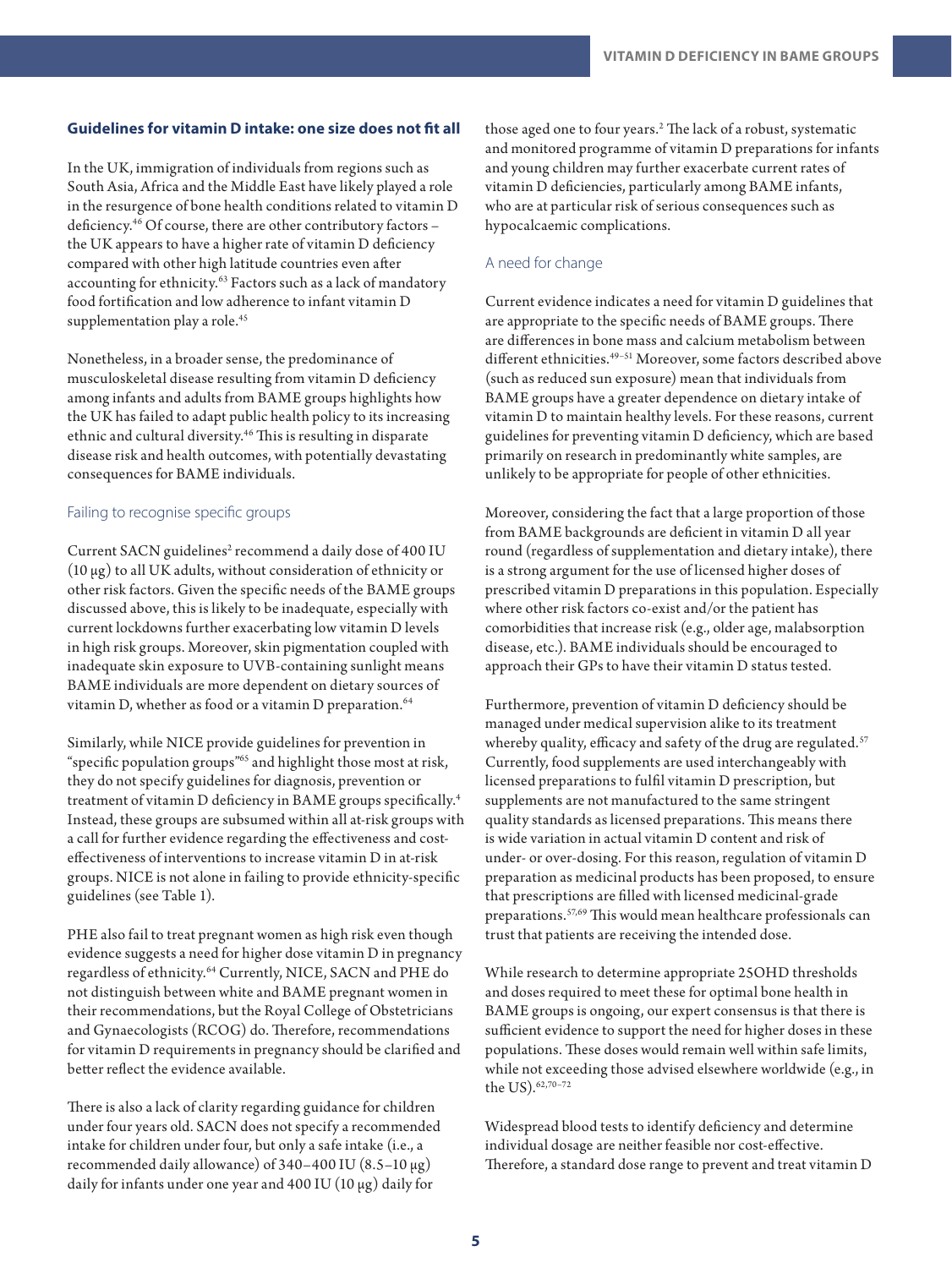| Table 1: Daily vitamin D recommendations for the general population  |                                                                                                                                                                           |                                                                                                                                                                                                                                                                                                                                                                                                                                                                                                                                                                                                                          |
|----------------------------------------------------------------------|---------------------------------------------------------------------------------------------------------------------------------------------------------------------------|--------------------------------------------------------------------------------------------------------------------------------------------------------------------------------------------------------------------------------------------------------------------------------------------------------------------------------------------------------------------------------------------------------------------------------------------------------------------------------------------------------------------------------------------------------------------------------------------------------------------------|
| <b>Organisation (date)</b>                                           | <b>Prevention guidance (daily intakes)</b>                                                                                                                                | <b>Treatment guidance</b>                                                                                                                                                                                                                                                                                                                                                                                                                                                                                                                                                                                                |
| Scientific Advisory<br>Committee on<br>Nutrition (2016) <sup>2</sup> | $0-1$ year<br>No recommendation [safe intake:<br>340-400 IU (8.5-10 µg)]<br>1-4 years<br>No recommendation [safe intake:<br>400 IU (10 µg)]<br>4+ years<br>400 IU (10 µg) | N/A                                                                                                                                                                                                                                                                                                                                                                                                                                                                                                                                                                                                                      |
| NICE (2020) <sup>4,66</sup>                                          | $0-1$ year<br>340-400 IU (8.5-10 µg)<br>1 year+<br>400 IU (10 µg)                                                                                                         | <b>Children</b><br>1-5 months<br>3000 IU (75 µg) daily for 8-12 weeks<br>6 months-11 years<br>6000 IU (150 µg) daily for 8-12 weeks<br>$12-18$ years<br>10,000 IU (250 µg) daily for 8-12 weeks<br><b>Adults</b><br>Deficiency (25OHD <25 nmol/L)<br>Loading dose of up to 300,000 IU (7.5 mg) as weekly or daily split doses<br>Lifelog maintenance dose of 800 IU (20 µg) daily (higher dose up to 2000-<br>4000 IU (50-100 µg) for certain groups, e.g., those with malabsorption<br>disorders)<br>Insufficiency (25OHD 25-50 nmol/L)<br>Maintenance doses started without the use of loading doses.                  |
| Royal Osteoporosis<br>Society (2020) <sup>1</sup>                    | Maintain vitamin D through safe sun<br>exposure and diet                                                                                                                  | <b>Children</b><br>1-5 months<br>3000 IU (75 µg) daily for 8-12 weeks<br>6 months-11 years<br>6000 IU (150 µg) daily for 8-12 weeks<br>$12-18$ years<br>10,000 IU (250 µg) daily for 8-12 weeks (single or divided dose totalling<br>300,000 IU if compliance is a concern)<br><b>Adults</b><br>Rapid correction<br>Approximately 300,000 IU (7.5 mg) vitamin D3 (or D2) orally in divided<br>doses over 6-10 weeks.<br>Maintenance dose 4 weeks after loading of 800-2000 IU (20-50 µg) daily<br>or intermittently at higher equivalent dose<br>Elective correction<br>Maintenance dose as above without a loading dose |
| Institute of<br>Medicine, USA<br>$(2010)^{67}$                       | 1-50 years<br>600 IU (15 µg)<br>Pregnancy<br>600 IU (15 µg)<br>51-70 years<br>600 IU (15 µg)<br>71 years+<br>800 IU (20 µg)                                               | <b>Adults</b><br>50,000 IU (1,250 µg) weekly for 8 weeks or its daily equivalent followed by<br>a maintenance dose of 1500-2000 IU (37.5-50 µg daily)                                                                                                                                                                                                                                                                                                                                                                                                                                                                    |
| Royal College of<br>Gynaecologists<br>$(2014)^{27}$                  | Pregnancy<br>400 IU (10 µg)<br>High-risk women*<br>1000-3200 IU (25-80 µg) [upper limit<br>of 4000 IU (100 µg)]                                                           | 20,000 IU (500 µg) for 4-6 weeks followed by standard supplementation<br>For women who require short-term repletion, 20,000 IU weekly is an<br>effective and safe treatment, followed by a daily maintenance dose of<br>1000 IU (25 µg)                                                                                                                                                                                                                                                                                                                                                                                  |
| European Food<br><b>Standards Agency</b><br>$(2016)^{68}$            | Infants 7-11 months<br>400 IU (10 $\mu$ g)<br>1 year+ (including pregnant/<br>lactating women)<br>600 IU (15 µg)                                                          | N/A                                                                                                                                                                                                                                                                                                                                                                                                                                                                                                                                                                                                                      |

\*Defined as women with increased skin pigmentation, reduced exposure to sunlight, or those who are socially excluded or obese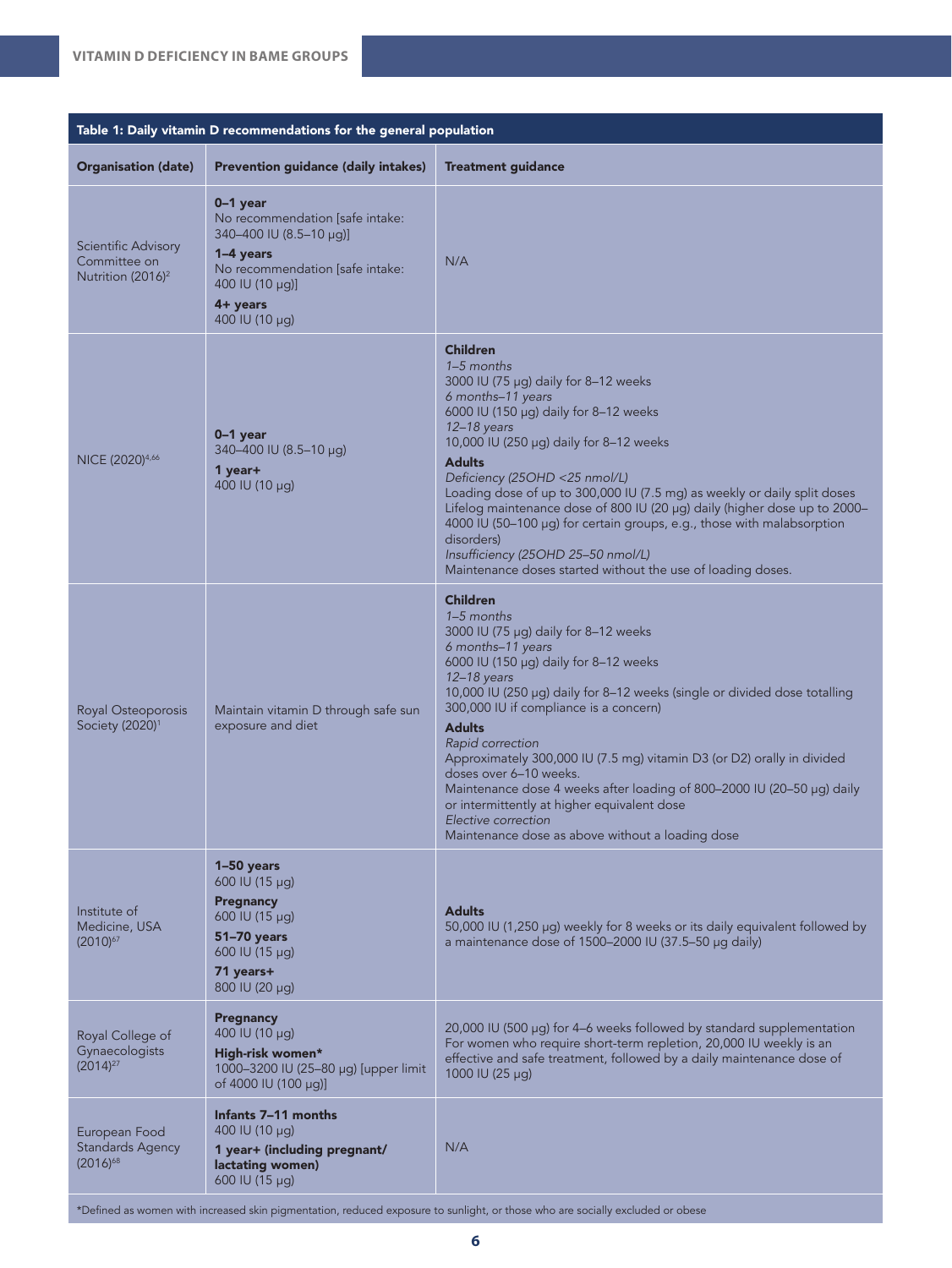deficiency in those from BAME groups is required such that recommendations consider the specific needs of this population.

# **A clinical consensus on vitamin D for bone health in BAME groups**

The following consensus statements were agreed by the expert panel and inform our stance and recommendations going forward.

#### A need for updated guidance

National guidelines do not address the issue of the specific risk or needs of BAME groups; there is a need for them to do so. There is a need to update current recommendations for these populations because:

- › Given the evidence for negative bone health consequences, all BAME groups should be considered at high risk of vitamin D insufficiency and deficiency, without further subdivision by ethnicity.
- › To protect bone health in BAME populations, a life stage approach should be taken to determine the dosage of vitamin D preparations for children, adults and pregnant women.
- › Current dose recommendations for vitamin D preparations that target plasma 25OHD levels do not consider the particular needs of BAME populations, and specific criteria should be created to ensure appropriate doses are advised and prescribed<sup>[B]</sup> to prevent/treat deficiency.

#### Sources of vitamin D

Vitamin D can be obtained from multiple sources, offering several potential approaches to increasing vitamin D levels in BAME groups. Our discussion centred on the most practical and reliable sources for these populations.

#### Dietary sources:

- › While recommendation of fortified foods could support improved vitamin D status in BAME individuals, there is no mandatory fortification of common food items in the UK. Therefore, it is an unreliable way to achieve the required recommended dose of vitamin D, especially among those following special diets such as vegan, vegetarian, gluten-free etc.
- › It is impractical for many individuals from BAME groups to get enough vitamin D from sunlight and very unlikely that they will have high enough intake from diet, therefore additional support from a vitamin D preparation is necessary for good bone health.

Vitamin D supplements and licensed preparations:

- › Vitamin D supplements provided over the counter are treated legally as food, such that there is no oversight of manufacturing, contents or efficacy. Given the evidence for ±60% variability of contents from that stated on labels, food supplements represent an unreliable source of vitamin D that can lead to under- or over-dosing.<sup>73,74</sup> Therefore, a licensed vitamin D preparation should be prescribed to ensure the product contains the appropriate intended dose, and to ensure the patient is medically supervised to consider comorbidities and other medications whereby contraindications may be a concern.
- › Consensus was reached regarding the need for updated guidance and the support of a vitamin D preparation in addition to dietary advice for BAME individuals. As such, the expert panel discussed and reached a consensus on dosage.
- › BAME individuals require a daily vitamin D preparation at a higher dose than that currently recommended by PHE.

#### **Recommendations**

The consensus reached by the expert panel led to recommendations for action, as follows:

#### **Prevention of low vitamin D**

- › All individuals from BAME backgrounds should take a yearround vitamin D preparation to address likely vitamin D deficiency/insufficiency due to the impracticality of achieving high enough levels for good bone health from other sources.
- › BAME adults, particularly those aged 65 years or over and all pregnant women, should be encouraged to have their vitamin D status checked by their primary physician.
- › Clinicians should consider individual factors (such as dietary choices or cultural factors, for example) that might make achieving adequate vitamin D levels impractical or impossible when advising individuals on how to improve vitamin D status and the value of taking licensed preparations.
- › Organisations developing guidelines for vitamin D should address BAME groups as a specific risk category with particular needs.
- › Change should be driven by co-creation and collaboration with the BAME communities and their community leaders.
- › To support paediatric bone health, a monitored and mandated programme to deliver licensed vitamin D preparations should be created alongside existing immunisation programmes.

<sup>[</sup>B] While there may be some concerns regarding funding of prescriptions, Wan et al.<sup>57</sup> suggest that the extra costs of using only licensed preparations for vitamin D deficiency would be outweighed by the UK government's recent recommendation to limit vitamin D prescribing to therapeutic treatment of vitamin D deficiency only (saving £18.6 million in costs, based on 2018 figures for vitamin D tablet or capsule preparations containing ≤800 IU alone).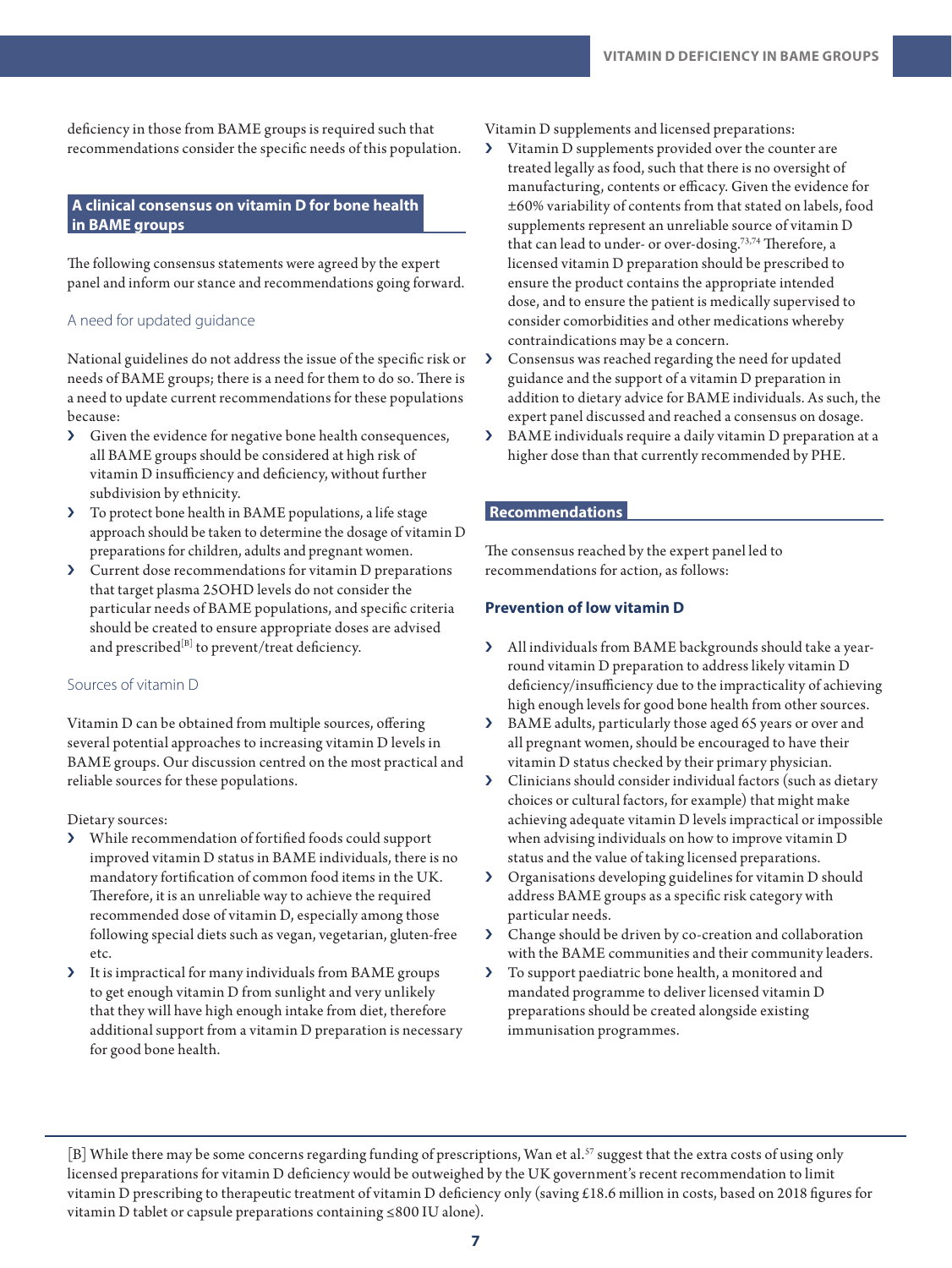Our recommended daily dosages throughout the year for vitamin D preparations in BAME individuals are:

Adults and children above 11 years from BAME groups should be advised to take or be prescribed a daily vitamin D preparation of 800 IU (20  $\mu$ g) to 1,000 IU (25  $\mu$ g) to protect their bone health.

Pregnant women from BAME groups should be advised to take or be prescribed a daily vitamin D preparation of at least 800–3200 IU (20–80 μg) to protect their bone health, and to protect the developing foetus.<sup>[C]</sup>

BAME infants under 1 year (whether breast fed or formula fed) should be prescribed a daily vitamin D preparation of 400 IU (10 μg). Children aged 1–11 years should be prescribed a daily vitamin D preparation of 600 IU (15  $\mu$ g) throughout the year to protect their bone health.

# **Raising awareness: new ways to reach stakeholders**

The disparity in health between ethnicities where vitamin D is concerned has been observed in the scientific literature for some time, but little action has been taken. It is clear that previous approaches have not created change and therefore, new ways of raising awareness must be considered to ensure our recommendations are implemented and successful.

To raise awareness of the specific needs of BAME individuals in terms of vitamin D and bone health, we recommend:

- › Communicating a long-term, lifelong narrative of vitamin D for life, with widespread education led by HCPs.
- › Creating multilingual resources and messaging (in languages relevant to all BAME communities), with a grassroots approach involving local leaders (for example, faith leaders etc.).
- › Using new ways to reach out to people to enable communication among all stakeholders, including the

general public. Therefore, non-traditional messaging, such as posters, social media, TV and radio should be considered to deliver education and raise awareness.

# **Further research and policy recommendations**

- › A systematic review of research should be conducted to understand current knowledge and any gaps regarding appropriate target 25OHD levels for BAME groups. Furthermore, studies in BAME groups should be funded and conducted to address the current lack of evidence.
- › A scientific committee should be convened to determine the extent of involvement of vitamin D outcomes beyond bone health.
- › When conducting studies and surveys of vitamin D deficiency or interventions to improve vitamin D status, populations should be considered by ethnicity.
- › We need to move away from sociological research into the problem and consider other factors, such as biological influences on vitamin D and health consequences in BAME individuals.
- › Change should be implemented through cross-discipline and cross-organisation collaboration, including for example the Royal Pharmaceutical Society, Royal Society for Public Health, Royal Osteoporosis Society, SACN, British Medical Association, NICE and other relevant associations. In particular, healthcare professionals at the forefront of managing the consequences of vitamin D deficiency should be engaged and involved at an early stage.
- › Research to study the beneficial effects of vitamin D in BAME groups for non-musculoskeletal conditions, in particular COVID-19 related illness, should be encouraged.

[C] Calcium intake should be determined by guidelines set out by the Royal College of Obstetricians and Gynaecologists (RCOG).<sup>27</sup>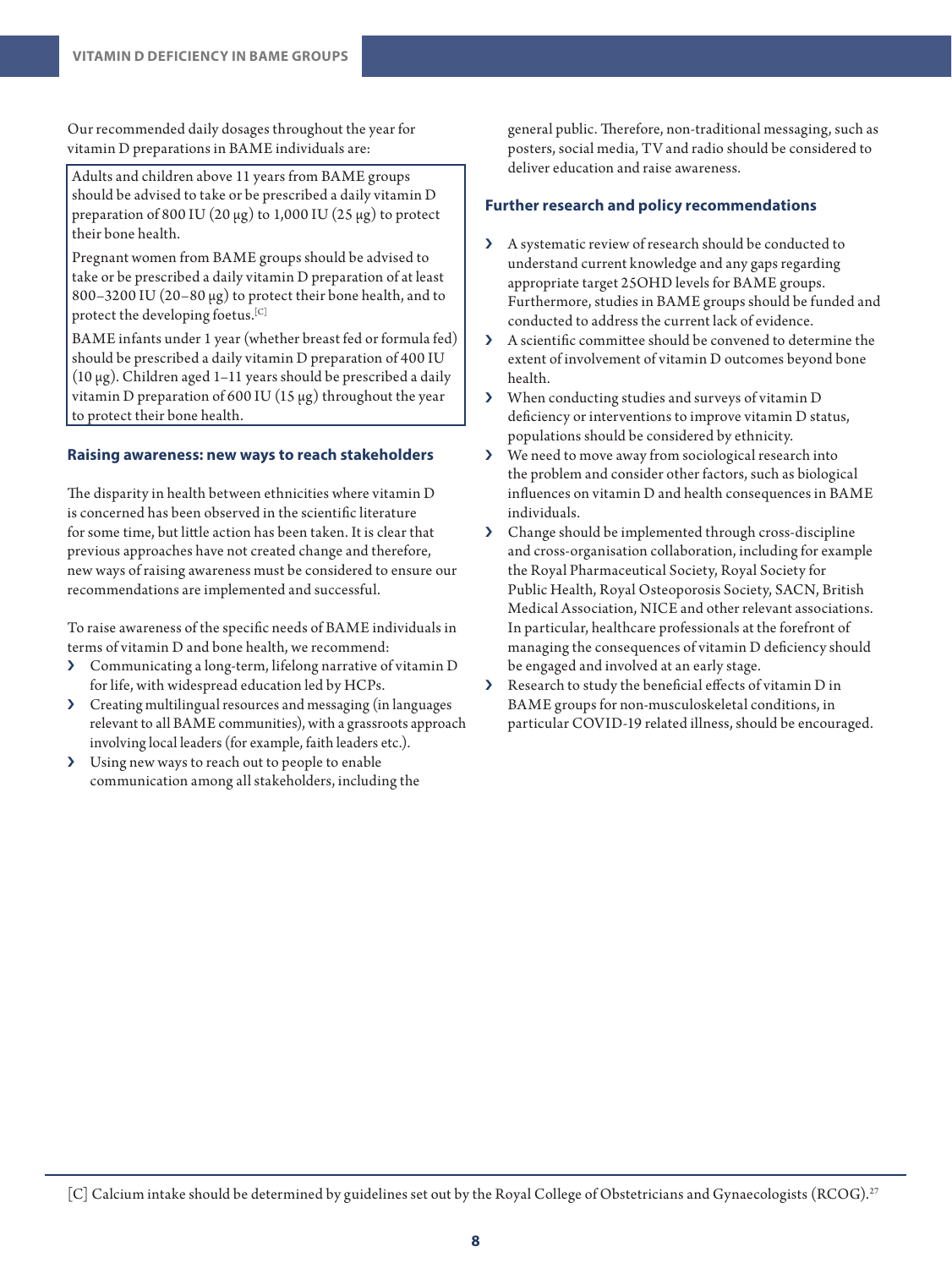# **References**

- 1. Royal Osteoporosis Society (2020) Vitamin D and Bone Health in Adults. Available online: [https://strwebprdmedia.](https://strwebprdmedia.blob.core.windows.net/media/ef2ideu2/ros-vitamin-d-and-bone-health-in-adults-february-2020.pdf) [blob.core.windows.net/media/ef2ideu2/ros-vitamin-d-and](https://strwebprdmedia.blob.core.windows.net/media/ef2ideu2/ros-vitamin-d-and-bone-health-in-adults-february-2020.pdf)[bone-health-in-adults-february-2020.pdf](https://strwebprdmedia.blob.core.windows.net/media/ef2ideu2/ros-vitamin-d-and-bone-health-in-adults-february-2020.pdf)
- 2. Scientific Advisory Committee on Nutrition (2016) Vitamin D and Health. The Stationery Office. Available online: [https://](https://www.gov.uk/government/publications/sacn-vitamin-d-and-health-report) [www.gov.uk/government/publications/sacn-vitamin-d-and](https://www.gov.uk/government/publications/sacn-vitamin-d-and-health-report)[health-report](https://www.gov.uk/government/publications/sacn-vitamin-d-and-health-report)
- 3. Lanham-New S, Webb AR, Cashman KD, et al (2020) Vitamin D and SARS-CoV-2 virus/COVID-19 disease. BMJ Nutr Prev Health doi: 10.1136/bmjnph-2020-000089.
- 4. NICE (2020) Clinical Knowledge Summaries. Vitamin D deficiency in adults – treatment and prevention. Available online: [https://cks.nice.org.uk/vitamin-d-deficiency-in-adults](https://cks.nice.org.uk/vitamin-d-deficiency-in-adults-treatment-and-prevention#!topicSummary)[treatment-and-prevention#!topicSummary](https://cks.nice.org.uk/vitamin-d-deficiency-in-adults-treatment-and-prevention#!topicSummary)
- 5. Kennel KA, Drake MT, Hurley DL (2010) Vitamin D deficiency in adults: when to test and how to treat. *Mayo Clin Proc* 2010; **85**(8): 752–758.
- 6. Darling AL, Blackbourn DJ, Ahmadi KR, et al. Vitamin D supplement use and associated demographic, dietary and lifestyle factors in 8024 South Asians aged 40–69 years: analysis of the UK Biobank cohort. *Public Health Nutrition* 2018; **21**(14): 2678–2688.
- 7. Martin CA, Gowda U, Ranzaho AMN. The prevalence of vitamin D deficiency among dark-skinned populations according to their stage of migration and region of birth: a meta-analysis. *Nutrition* 2016; **32**: 21–32.
- 8. Darling AL, Blackbourn DJ, Ahmadi KR, Lanham-New SA. Very high prevalence of 25-hydroxyvitamin D deficiency in n 6433 UK South Asian adults: analysis of the UK biobank cohort. *Br J Nutr* 2020. Online ahead of print. Available at doi: 10.1017/S0007114520002779.
- 9. Bouillon R, Marcocci C, Carmeliet G, et al. Skeletal and extraskeletal actions of vitamin D: current evidence and outstanding questions. *Endocr Rev* 2019; **40**(4): 1109–1151.
- 10. Mendes MM, Charlton K, Thakur S, et al. Future perspectives in addressing the global issue of vitamin D deficiency. *Proc Nutr Soc* 2020; **79**(2): 246–251.
- 11. Public Health England. (2019) National Diet and Nutrition Survey: Years 1 to 9 of the Rolling Programme (2008/2009 – 2016/2017): Time trend and income analyses. Available online: [https://assets.publishing.service.gov.uk/government/](https://assets.publishing.service.gov.uk/government/uploads/system/uploads/attachment_data/file/772434/NDNS_UK_Y1-9_report.pdf) [uploads/system/uploads/attachment\\_data/file/772434/](https://assets.publishing.service.gov.uk/government/uploads/system/uploads/attachment_data/file/772434/NDNS_UK_Y1-9_report.pdf) [NDNS\\_UK\\_Y1-9\\_report.pdf](https://assets.publishing.service.gov.uk/government/uploads/system/uploads/attachment_data/file/772434/NDNS_UK_Y1-9_report.pdf)
- 12. Crowe FL, Jolly K, MacArthur C, et al. Trends in the incidence of testing for vitamin D deficiency in primary care in the UK: a retrospective analysis of The Health Improvement Network (THIN), 2005–2015. BMJ Open 2019; 9: e028355. Available at doi: 10.1136/bmjopen-2018-028355.
- 13. Yu CK, Sykes L, Sethi M, et al. Vitamin D deficiency and supplementation during pregnancy. *Clin Endocrinol (Oxf)* 2009; **70**: 685–690.
- 14. Guo J, Lovegrove JA, Givens DI. A narrative review of the role of foods as dietary sources of vitamin D of ethnic minority

populations with darker skin: the underestimated challenge. *Nutrients* 2019; **11**: 81. Available at doi: 10.3390/nu11010081.

- 15. Darling AL, Hart KH, Macdonald HM, et al. Vitamin d deficiency in UK South Asian women of childbearing age: a comparative longitudinal investigation with UK Caucasian women. *Osteoporos Int* 2013; **24**(2): 477–488.
- 16. Tsiaras WG, Weinstock MA. Factors influencing vitamin D status. *Acta Derm Venerol* 2011; **91**: 115–124.
- 17. Webb AR, Kazantzidis A, Kift RC, et al. Meeting vitamin D requirements in white Caucasians at UK latitudes: providing a choice. *Nutrients* 2018; **10**: 497. Doi: https://doi.org/10.3390/ nu10040497.
- 18. Mendes MM, Darling AL, Hart KH, et al. Impact of high latitude, urban living and ethnicity on 25-hydroxyvitamin D status: a need for multidisciplinary action? *J Steroid Biochem Mol Biol* 2019; **188**: 95–102.
- 19. Knoss R, Halsey LG, Reeves S. Ethnic dress, vitamin D intake and calcaneal bone health in young women in the United Kingdom. *J Clin Densitom* 2012; **15**(2): 250–254.
- 20. Al-Ghamdi MA, Lanham-New SA, Kahn JA. Differences in vitamin D status and calcium 824 metabolism in Saudi Arabian boys and girls aged 6 to 18 years: effects of age, gender, extent of veiling 825 and physical activity with concomitant implications for bone health. *Public Health Nutr* 2012; **15**(10): 1845–1853.
- 21. Alyahya K, Lee WT, Al-Mazidi Z, et al. Risk factors of low vitamin D status 828 in adolescent females in Kuwait: implications for high peak bone mass attainment. *Arch Osteoporos* 2014; **9**: 178.
- 22. Darling AL. Vitamin D deficiency in western dwelling South Asian populations: an unrecognised epidemic. *Proc Nutr Soc* 2020. Online ahead of print. Available at doi: 10.1017/ S0029665120000063.
- 23. Darling Al, Blackbourn DJ, Ahmadi KR, Lanham-New SA. Vitamin D supplement use and associated demographic, dietary and lifestyle factors in 8024 South Asians aged 40 – 69 years: analysis of the UK biobank cohort. *Public Health Nutr*  2018; **21**(14): 2678–2688.
- 24. Buttriss JL, Lanham-New SA. Is a vitamin D fortification strategy needed? *Nutr Bull* 2020; **45**: 115–122.
- 25. Kennel KA, Drake MT, Hurley DL. Vitamin D deficiency in adults: when to test and how to treat. *Mayo Clin Proc* 2010; **85**(8): 752–758.
- 26. Lips P. Vitamin D deficiency and secondary hyperparathyroidism in the elderly: consequences for bone loss and fractures and therapeutic implications. *Endocrine Rev*  2001; **22**(4): 477–501.
- 27. Royal College of Gynaecologists. Vitamin D in pregnancy. Scientific Impact Paper No.43. 2014. Available online: [https://](https://www.rcog.org.uk/en/guidelines-research-services/guidelines/sip43/) [www.rcog.org.uk/en/guidelines-research-services/guidelines/](https://www.rcog.org.uk/en/guidelines-research-services/guidelines/sip43/) [sip43/](https://www.rcog.org.uk/en/guidelines-research-services/guidelines/sip43/)
- 28. Siddiqi, M, Vitamin D deficiency, COVID-19 and BAME community. 2020. Available at SSRN: [https://ssrn.com/](https://ssrn.com/abstract=3690987) [abstract=3690987](https://ssrn.com/abstract=3690987)
- 29. Khunti K, Singh AK, Pareek M et al. Is ethnicity linked to incidence or outcomes of COVID-19? *BMJ* 2020; **369**: m1548.
- 30. Aldridge RW, Lewer D, Katikireddi SV, et al. Black, Asian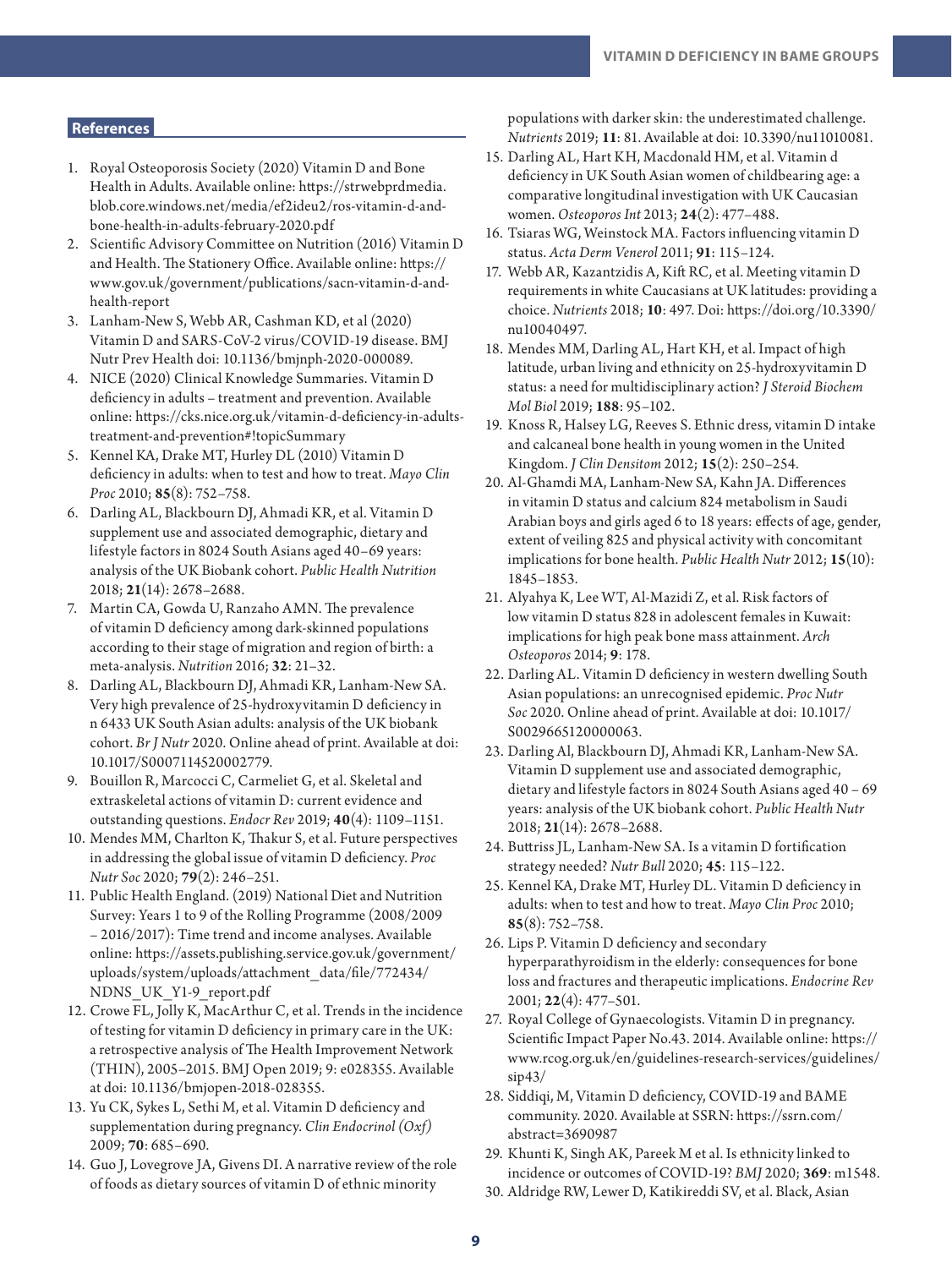and Minority Ethnic groups in England are at increased risk of death from COVID-19: indirect standardisation of NHS mortality data. *Wellcome Open Res* 2020; **5**: 88.

- 31. Harrison EM, Docherty AB, Barr B et al. Ethnicity and outcomes from COVID-19: the ISARIC CCP-UK prospective observational cohort study of hospitalised patients. 2020. Available at SSRN:<https://ssrn.com/abstract=3618215>
- 32. Mitchell F. Vitamin D and COVID-19: do deficient risk a poorer outcome? *Lancet Diabetes Endocrinol* 2020; **8**(7): 570.
- 33. Laird E, Rhodes J, Kenny RA. Vitamin D and inflammation: potential implications for severity of COVID-19. *Ir Med J* 2020; **113**(5): 81.
- 34. Ilie PC, Stefanescu S, Smith L. The role of vitamin D in the prevention of coronavirus disease 2019 infection and mortality. *Aging Clin Exp Res* 2020; **32**: 1195–1198.
- 35. McCartney DM, Byrne DG. Optimisation of vitamin D status for enhanced immune-protection against COVID-19. *Ir Med J* 2020; **113**(4): 58.
- 36. Panagiotou G, Tee SA, Ihsan Y, et al. Low serum 25-hydroxyvitamin D (25[OH]D) levels in patients hospitalised with COVID-19 are associated with greater disease severity. *Clin Endocrinol* 2020. DOI: 10.1111/ cen.14276.
- 37. Hastie CE, Mackay DF, Ho F, et al. Vitamin D concentrations and COVID-19 infection in UK Biobank. *Diabetes Metab Syndr*  2020; **14**(4): 561–565.
- 38. Hernández JL, Nan D, Fernandez-Ayala M, et al. Vitamin D status in hospitalized patients with SARS-CoV-2 infection. *J Clin Endocrinol Metab* 2020. DOI: 10.1210/clinem/dgaa733.
- 39. Kaufman HW, Niles JK, Kroll MH, et al. SARS-CoV-2 positivity rates associated with circulating 25-hydroxyvitamin D levels. *PLoS ONE* 2020; **15**(9): e0239252.
- 40. NICE. ES28 Vitamin D for COVID-19 (Evidence review). 2020. Available from: [www.nice.org.uk/advice/es28/evidence/](http://www.nice.org.uk/advice/es28/evidence/evidence-reviewpdf-8777674477) [evidence-reviewpdf-8777674477](http://www.nice.org.uk/advice/es28/evidence/evidence-reviewpdf-8777674477) (cited July 2020).
- 41. SACN. Rapid review: vitamin D and acute respiratory tract infections. 2020. Available at: [https://assets.publishing.](https://assets.publishing.service.gov.uk/government/uploads/system/uploads/attachment_data/file/944108/SACN_June2020_VitaminD_AcuteRespiratoryTractInfections.pdf) [service.gov.uk/government/uploads/system/uploads/](https://assets.publishing.service.gov.uk/government/uploads/system/uploads/attachment_data/file/944108/SACN_June2020_VitaminD_AcuteRespiratoryTractInfections.pdf) attachment\_data/file/944108/SACN\_June2020\_VitaminD [AcuteRespiratoryTractInfections.pdf](https://assets.publishing.service.gov.uk/government/uploads/system/uploads/attachment_data/file/944108/SACN_June2020_VitaminD_AcuteRespiratoryTractInfections.pdf) (cited July 2020).
- 42. Vuralli D. Clinical approach to hypocalcemia in newborn period and infancy: who should be treated? *Int J Pediatr* 2019: 4318075. DOI: 10.1155/2019/4318075.
- 43. Fong J, Khan A. Hypocalcemia: updates in diagnosis and management for primary care. *Can Fam Physician* 2012; **58**(2): 158–162.
- 44. Uday S, Naseem S, Large J et al. Failure of national antenatal vitamin D supplementation programme puts dark skinned infants at highest risk: a newborn bloodspot screening study. *Clin Nutr* 2020: S0261-5614(20)30667-1. doi: 10.1016/j. clnu.2020.12.008.
- 45. Uday S, Fratzl-Zelman N, Roschger P, et al. Cardiac, bone and growth plate manifestations in hypocalcemic infants: revealing the hidden body of the vitamin D deficiency iceberg. *BMC Pediatr* 2018; **18**(1): 183.
- 46. Uday S, Högler W. Prevention of rickets and osteomalacia in

the UK: political action overdue. *Arch Dis Child* 2018; **103**(9): 901–906.

- 47. Uday S, Högler W. Nutritional rickets and osteomalacia in the twenty-first century: revised concepts, public health, and prevention strategies. *Curr Osteoporos Rep* 2017; **15**(4): 293–302.
- 48. Goldacre M, Hall N, Yeates DG. Hospitalisation for children with rickets in England: a historical perspective. *Lancet* 2014; **383**(9917): 597–598.
- 49. Redmond J, Jarjou LM, Zhou B, et al. Ethnic differences in calcium, phosphate and bone metabolism. *Proc Nutr Soc* 2014; **73**(2): 340–351.
- 50. Barrett-Connor E, Siris ES, Wehren LE, et al. Osteoporosis and fracture risk in women of different ethnic groups. *J Bone Miner Res* 2005; **20**(2): 185–194.
- 51. Darling AL, Hart KH, Gossiel F, et al. Higher bone resorption excretion in South Asian women vs. White Caucasians and increased bone loss with higher seasonal cycling of vitamin D: Results from the D-FINES cohort study. *Bone* 2017; **98**: 47–53.
- 52. Lowe NM, Bhojani I. Special considerations for vitamin D in the south Asian population in the UK. *Ther Adv Musculoskelet Dis* 2017; **9**(6): 137–144.
- 53. Tahrani AA, Ball A, Shepherd L, et al. The prevalence of vitamin D abnormalities in South Asians with type 2 diabetes mellitus in the UK. *Int J Clin Pract* 2010; **64**(3): 351–355.
- 54. Sabherwal S, Bravis V, Devendra D. Effect of oral vitamin D and calcium replacement on glycaemic control in South Asian patients with type 2 diabetes. *Int J Clin Pract* 2010; **64**(8): 1084–1089.
- 55. Arboleda JF, Urcuqui-Inchima S. Vitamin D supplementation: a potential approach for coronavirus/COVID-19 therapeutics? *Front Immunol* 2020; **11**: 1523.
- 56. Greiller CL, Martineau AR. Modulatin of the immune response to respiratory viruses by vitamin D. *Nutrients* 2015; **7**: 4240–4270.
- 57. Wan M, Patel A, Patel JP, et al. Quality and use of unlicensed vitamin D preparations in primary care in England: Retrospective review of national prescription data and laboratory analysis. *Br J Clin Pharmacol* 2020; 1–9.
- 58. Martineau AR, Forouhi NG. Vitamin D for COVID-19: a case to answer?. *Lancet Diabetes Endocrinol* 2020; **8**(9): 735–736.
- 59. PHE. Vitamin D supplements: how to take them safely. Available from: [https://www.gov.uk/government/](https://www.gov.uk/government/publications/vitamin-d-supplements-how-to-take-them-safely/vitamin-d-supplements-how-to-take-them-safely) [publications/vitamin-d-supplements-how-to-take-them](https://www.gov.uk/government/publications/vitamin-d-supplements-how-to-take-them-safely/vitamin-d-supplements-how-to-take-them-safely)[safely/vitamin-d-supplements-how-to-take-them-safely](https://www.gov.uk/government/publications/vitamin-d-supplements-how-to-take-them-safely/vitamin-d-supplements-how-to-take-them-safely) (Accessed Dec 2020).
- 60. NHS. Get vitamin D supplements. Available from: [https://](https://www.nhs.uk/conditions/coronavirus-covid-19/people-at-higher-risk/get-vitamin-d-supplements/) [www.nhs.uk/conditions/coronavirus-covid-19/people-at](https://www.nhs.uk/conditions/coronavirus-covid-19/people-at-higher-risk/get-vitamin-d-supplements/)[higher-risk/get-vitamin-d-supplements/](https://www.nhs.uk/conditions/coronavirus-covid-19/people-at-higher-risk/get-vitamin-d-supplements/) (Accessed Dec 2020).
- 61. Lanham-New S. Vitamin D status in self-isolation: consideration for at-risk groups. *GPN* 2020; **6**(2): 16–17.
- 62. Griffin G, Hewison M, Hopkin J, et al. Vitamin D and COVID-19: evidence and recommendations for supplementation. *R Soc Open Sci* 2020; **7**: 201912. DOI: 10.1098/rsos.201912
- 63. Cashman KD, Dowling KG. Vitamin D deficiency in Europe: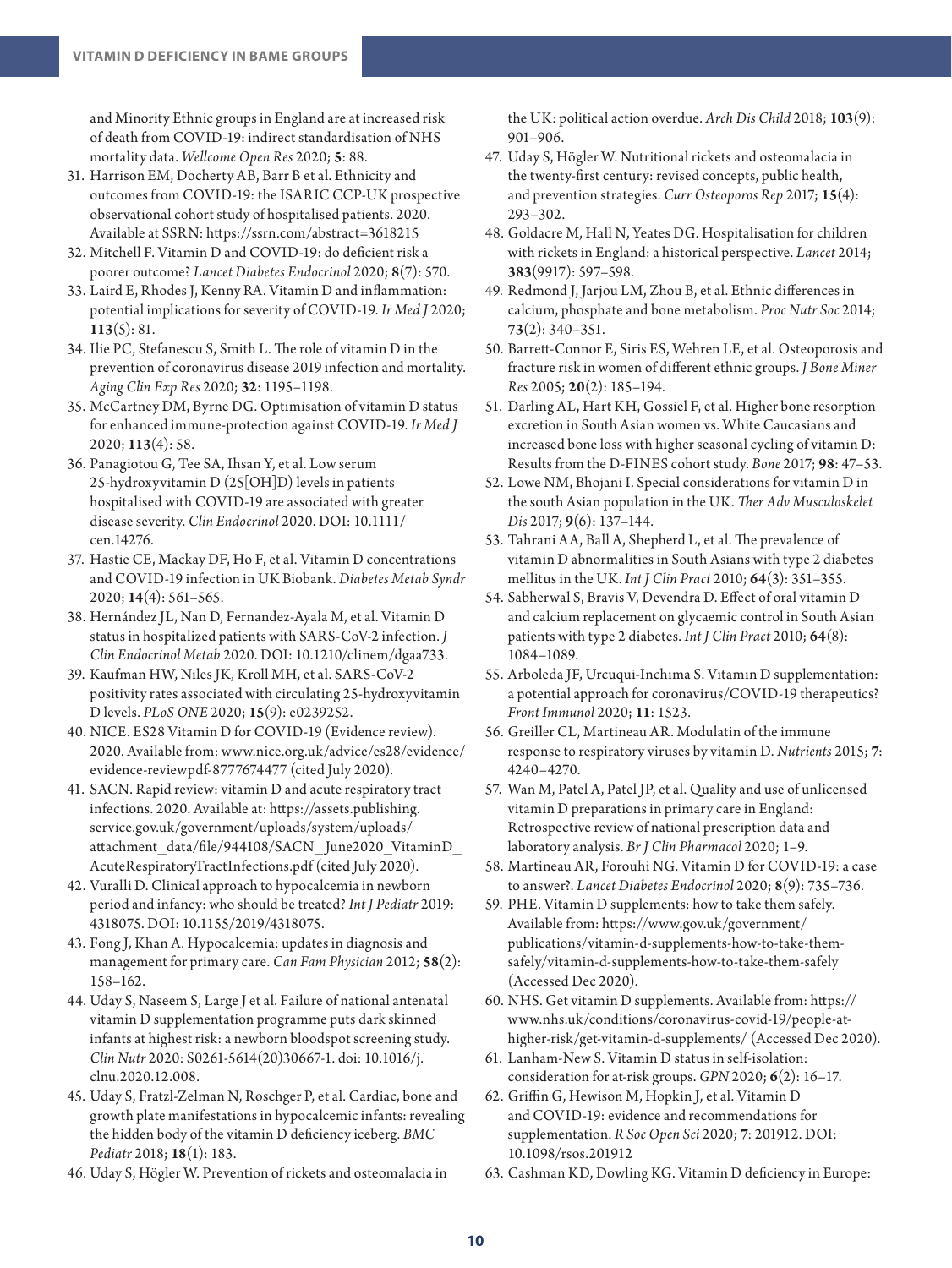pandemic? *Am J Clin Nutr* 2016; **103**(4): 1033–1044.

- 64. O'Callaghan KM, Kiely ME. Ethnic disparities in the dietary requirement for vitamin D during pregnancy: considerations for nutrition policy and research. *Proc Nutr Soc* 2018; **77**(2): 164–173.
- 65. NICE. Vitamin D: supplement use in specific population groups. 2017. Available at: [https://www.nice.org.uk/guidance/](https://www.nice.org.uk/guidance/ph56/chapter/3-context) [ph56/chapter/3-context](https://www.nice.org.uk/guidance/ph56/chapter/3-context) (accessed November 2020).
- 66. NICE (2020) Clinical Knowledge Summaries. Vitamin D deficiency in children – Prevention of vitamin D deficiency in children and young people. Available online: [https://cks.nice.](https://cks.nice.org.uk/topics/vitamin-d-deficiency-in-children/management/prevention-of-vitamin-d-deficiency/) [org.uk/topics/vitamin-d-deficiency-in-children/management/](https://cks.nice.org.uk/topics/vitamin-d-deficiency-in-children/management/prevention-of-vitamin-d-deficiency/) [prevention-of-vitamin-d-deficiency/](https://cks.nice.org.uk/topics/vitamin-d-deficiency-in-children/management/prevention-of-vitamin-d-deficiency/)
- 67. Institute of Medicine. Dietary reference intakes for calcium and vitamin D. 2011 Washington, DC: The National Academies Press. Available online: [https://www.ncbi.nlm.nih.](https://www.ncbi.nlm.nih.gov/books/NBK56070/) [gov/books/NBK56070/](https://www.ncbi.nlm.nih.gov/books/NBK56070/)
- 68. European Food Standards Agency. Joint explanatory note by the European Food Safety Authority and the UK Scientific Advisory Committee on Nutrition regarding dietary reference values for vitamin D. 2016. Available online: [https://www.efsa.](https://www.efsa.europa.eu/sites/default/files/documents/news/explanatory_note_EFSA_SACN_vitaminD.pdf) [europa.eu/sites/default/files/documents/news/explanatory\\_](https://www.efsa.europa.eu/sites/default/files/documents/news/explanatory_note_EFSA_SACN_vitaminD.pdf)

[note\\_EFSA\\_SACN\\_vitaminD.pdf](https://www.efsa.europa.eu/sites/default/files/documents/news/explanatory_note_EFSA_SACN_vitaminD.pdf)

- 69. Moon RJ, Curtis EM, Cooper C, et al. Vitamin D supplementation: are multivitamins sufficient? *Arch Dis Child*  2020; **105**(8): 791–793.
- 70. Griffin G, Hewison M, Hopkin J, et al. Preventing vitamin D deficiency during the COVID-19 pandemic: UK definitions of vitamin D sufficiency and recommended supplement dose are set too low. *Clin Med* 2021; **21**(1): e48–e51.
- 71. Gallagher JC, Sai AJ. Vitamin D insufficiency, deficiency, and bone health. *J Clin Endocrinol Metab*. 2010; **95**(6): 2630–2633.
- 72. Holick MF, Binkley NC, Bischoff-Ferrari HA, et al. Evaluation, treatment, and prevention of vitamin D deficiency: an Endocrine Society clinical practice guideline. *J Clin Endocrinol Metab*. 2011; **96**(7): 1911–1930.
- 73. Garg S, Sabri D, Kanji J, et al. Evaluation of vitamin D medicines and dietary supplements and the physicochemical analysis of selected formulations. *J Nutr Health Aging* 2013; **17**(2): 158–161.
- 74. LeBlanc ES, Perrin N, Johnson JD Jr, et al. Over-the-counter and compounded vitamin D: is potency what we expect? *JAMA Intern Med* 2013; **173**(7): 585–586.